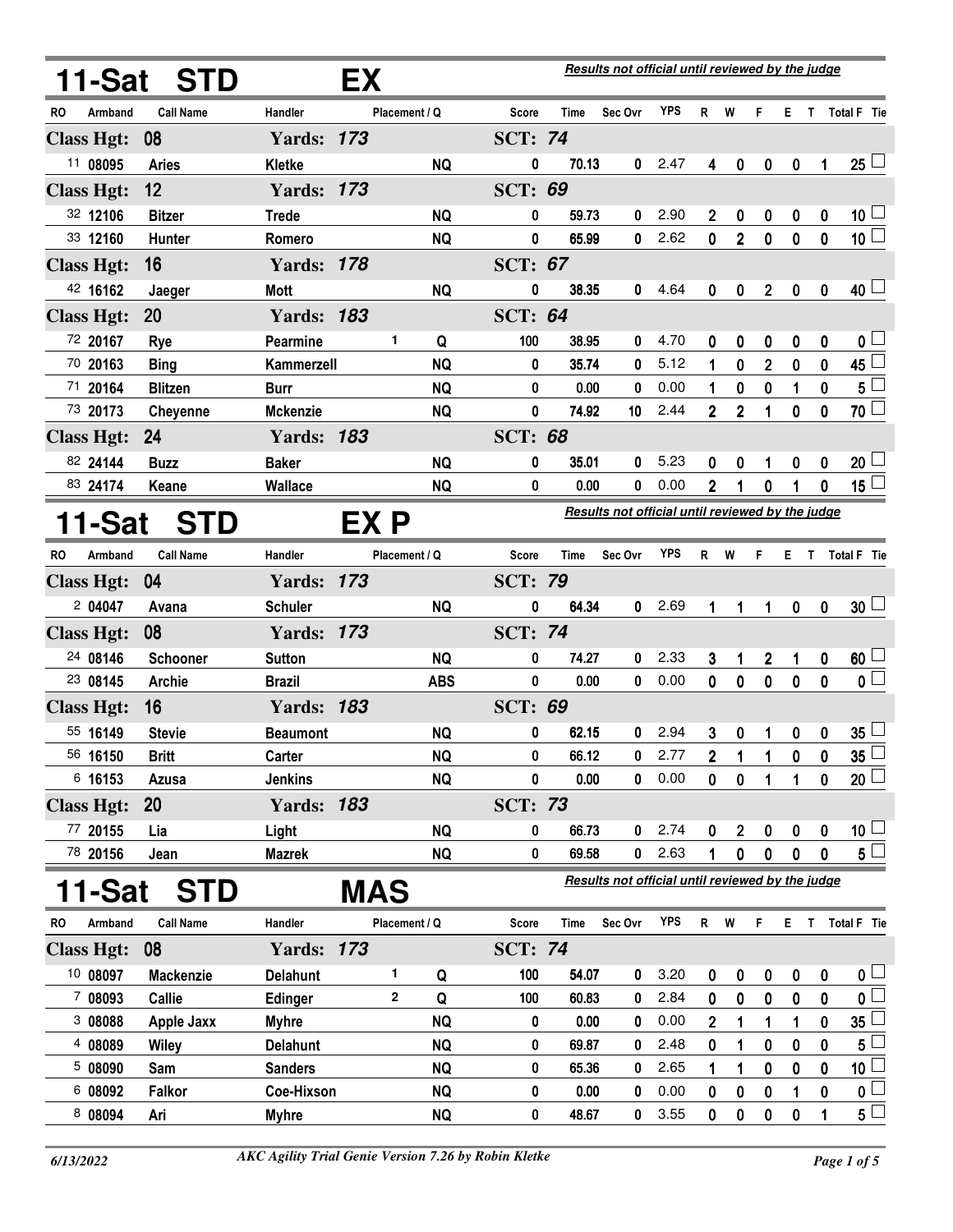| 908096                             | <b>Rizzo</b>           | Capen                        |       |               | <b>NQ</b>  | 0                       | 55.96          | 0                                                | 3.09         | 1           | 0                     | 0           | 0                | 0             | $5^{\perp}$                               |
|------------------------------------|------------------------|------------------------------|-------|---------------|------------|-------------------------|----------------|--------------------------------------------------|--------------|-------------|-----------------------|-------------|------------------|---------------|-------------------------------------------|
| <b>Class Hgt:</b>                  | 12                     | <b>Yards: 173</b>            |       |               |            | <b>SCT: 69</b>          |                |                                                  |              |             |                       |             |                  |               |                                           |
| 27 12101                           | <b>Maxx</b>            | <b>Schmidt</b>               |       | 1             | Q          | 100                     | 40.60          | 0                                                | 4.26         | 0           | 0                     | 0           | $\boldsymbol{0}$ | 0             | 0 <sub>1</sub>                            |
| 31 12105                           | <b>Neko</b>            | <b>Burns</b>                 |       | $\mathbf 2$   | Q          | 100                     | 44.94          | 0                                                | 3.85         | 0           | 0                     | 0           | $\mathbf 0$      | 0             | $\overline{0}$                            |
| 25 12098                           | Griffen                | <b>Trede</b>                 |       | 3             | Q          | 100                     | 47.68          | 0                                                | 3.63         | 0           | 0                     | 0           | 0                | 0             | 0 <sup>1</sup>                            |
| 28 12102                           | <b>Rico</b>            | Lether                       |       | 4             | Q          | 100                     | 48.60          | 0                                                | 3.56         | 0           | 0                     | 0           | 0                | 0             | 0 L                                       |
| 30 12104                           | Lenny                  | Langum                       |       |               | Q          | 100                     | 51.13          | 0                                                | 3.38         | 0           | 0                     | 0           | 0                | 0             | 0                                         |
| 29 12103                           | <b>Bubbins</b>         | Stephenson                   |       |               | Q          | 100                     | 54.06          | 0                                                | 3.20         | 0           | 0                     | 0           | $\bf{0}$         | 0             | 0 <sup>1</sup>                            |
| 26 12099                           | <b>Mazer</b>           | Capen                        |       |               | <b>NQ</b>  | 0                       | 46.95          | 0                                                | 3.68         | 0           | 0                     | 1           | 0                | 0             | $20 \Box$                                 |
| <b>Class Hgt:</b>                  | 16                     | <b>Yards: 178</b>            |       |               |            | <b>SCT: 67</b>          |                |                                                  |              |             |                       |             |                  |               |                                           |
| 40 16109                           | Claire                 | <b>Bredl</b>                 |       | 1             | Q          | 100                     | 42.89          | 0                                                | 4.15         | 0           | 0                     | 0           | 0                | 0             | 0 <sub>1</sub>                            |
| 41 16113                           | August                 | Fox                          |       | $\mathbf{2}$  | Q          | 100                     | 50.70          | 0                                                | 3.51         | 0           | 0                     | 0           | 0                | 0             | $\overline{\mathbf{0}}$                   |
| 39 16108                           | <b>Steve</b>           | <b>Newby</b>                 |       |               | <b>NQ</b>  | 0                       | 0.00           | 0                                                | 0.00         | 0           | 0                     | $\mathbf 2$ | 1                | 0             | 40 <sup>1</sup>                           |
| <b>Class Hgt:</b>                  | 20                     | <b>Yards: 183</b>            |       |               |            | <b>SCT: 64</b>          |                |                                                  |              |             |                       |             |                  |               |                                           |
| 62 20123                           | Haze                   | Lewis                        |       | 1             | Q          | 100                     | 33.10          | 0                                                | 5.53         | 0           | 0                     | 0           | 0                | 0             | $\mathfrak{o} \sqcup$                     |
| 58 20118                           | <b>Street</b>          | Pitt                         |       | $\mathbf{2}$  | Q          | 100                     | 33.28          | 0                                                | 5.50         | 0           | 0                     | 0           | 0                | 0             | $\overline{\mathbf{0}}$                   |
| 68 20134                           | Jette "Jet"            | <b>McCully</b>               |       | 3             | Q          | 100                     | 33.43          | 0                                                | 5.47         | 0           | 0                     | 0           | 0                | 0             | 0 <sup>1</sup>                            |
| 69 20137                           | <b>Apollo</b>          | Hammer                       |       | 4             | Q          | 100                     | 35.04          | 0                                                | 5.22         | 0           | 0                     | 0           | 0                | 0             | 0 L                                       |
| 67 20132                           | <b>HiJinks</b>         | Kammerzell                   |       |               | Q          | 100                     | 35.59          | 0                                                | 5.14         | 0           | 0                     | 0           | 0                | 0             | 0 <sup>1</sup>                            |
| 66 20131                           | Cajun                  | <b>Tung</b>                  |       |               | Q          | 100                     | 36.30          | 0                                                | 5.04         | 0           | 0                     | 0           | 0                | 0             | 0 L                                       |
| 60 20121                           | Zuki                   | Hsia                         |       |               | Q          | 100                     | 38.02          | 0                                                | 4.81         | 0           | 0                     | 0           | 0                | 0             | $0\frac{1}{2}$                            |
| 63 20124                           | Aspen                  | <b>Mierisch</b>              |       |               | Q          | 100                     | 38.12          | 0                                                | 4.80         | 0           | 0                     | 0           | 0                | 0             | $0\iota$                                  |
| 59 20119                           | Gemini                 | Hammer                       |       |               | Q          | 100                     | 55.64          | 0                                                | 3.29         | 0           | 0                     | 0           | 0                | 0             | 0 <sup>1</sup>                            |
| 64 20125                           | Lexi                   | Franey                       |       |               | Q          | 100                     | 62.55          | 0                                                | 2.93         | 0           | 0                     | 0           | 0                | 0             | 0                                         |
| 57 20116                           | Ghost                  | Eide                         |       |               | <b>NQ</b>  | 0                       | 46.83          | 0                                                | 3.91         | 1           | 0                     | 0           | 0                | 1             | 10                                        |
| 61 20122                           | <b>Billie Holiday</b>  | Aldape                       |       |               | <b>NQ</b>  | 0                       | 41.59          | 0                                                | 4.40         | 0           | $\boldsymbol{0}$      | 1           | 0                | $\bf{0}$      | 20                                        |
| 65 20127                           | Tarah                  | <b>Brusendorff</b>           |       |               | <b>ABS</b> | 0                       | 0.00           | 0                                                | 0.00         | 0           | 0                     | 0           | $\bf{0}$         | 0             | $\overline{\mathbf{0}}$                   |
| <b>Class Hgt:</b>                  | 24                     | <b>Yards: 183</b>            |       |               |            | <b>SCT: 68</b>          |                |                                                  |              |             |                       |             |                  |               |                                           |
| 81 24142                           | <b>Dazzle</b>          | Kletke                       |       | 1             | Q          | 100                     | 50.38          | 0                                                | 3.63         | 0           | 0                     | $\pmb{0}$   | $\pmb{0}$        | 0             | $\mathfrak{o} \sqcup$                     |
| 80 24140                           | Libby                  | <b>Mckenzie</b>              |       | 2             | Q          | 100                     | 59.89          | 0                                                | 3.06         | 0           | 0                     | 0           | 0                | 0             | $\overline{\mathbf{0}}$                   |
| 79 24139                           | <b>Benson</b>          | Liebmann                     |       |               | <b>NQ</b>  | 0                       | 48.00          | 0                                                | 3.81         |             |                       | 1           | 0                | 0             | $30\sqcup$                                |
| 11-Sat                             | <b>STD</b>             |                              | MAS P |               |            |                         |                | Results not official until reviewed by the judge |              |             |                       |             |                  |               |                                           |
|                                    |                        |                              |       |               |            |                         |                | Sec Ovr                                          | <b>YPS</b>   |             |                       |             |                  |               |                                           |
| Armband<br>RO<br><b>Class Hgt:</b> | <b>Call Name</b><br>04 | Handler<br><b>Yards: 173</b> |       | Placement / Q |            | Score<br><b>SCT: 79</b> | Time           |                                                  |              | R W         |                       | F.          |                  |               | E T Total F Tie                           |
| 104046                             | Whimsy                 | Kletke                       |       | 1             | Q          | 100                     | 55.52          | 0                                                | 3.12         | $\mathbf 0$ | $\pmb{0}$             | $\pmb{0}$   | 0                | 0             | $\mathbf{0}$ $\Box$                       |
| <b>Class Hgt:</b>                  | 08                     | <b>Yards: 173</b>            |       |               |            | <b>SCT: 74</b>          |                |                                                  |              |             |                       |             |                  |               |                                           |
|                                    |                        |                              |       |               |            |                         |                |                                                  |              |             |                       |             |                  |               |                                           |
| 18 08055<br>19 08056               | Kiwi<br><b>Blitzen</b> | Ventura                      |       | 1<br>2        | Q<br>Q     | 100                     | 42.12<br>50.25 | 0<br>0                                           | 4.11<br>3.44 | 0           | 0                     | 0           | 0                | 0             | 0 <sub>1</sub><br>$\overline{\mathbf{0}}$ |
| 13 08050                           |                        | <b>Bruner</b>                |       | 3             |            | 100<br>100              | 54.90          | 0                                                | 3.15         | 0           | 0                     | 0           | 0                | $\bf{0}$      | $\overline{\mathbf{0}}$                   |
| 21 08059                           | Jax<br><b>Cruiser</b>  | Ronken<br>Larson             |       | 4             | Q<br>Q     | 100                     | 61.95          | 0                                                | 2.79         | 0<br>0      | 0<br>$\boldsymbol{0}$ | 0<br>0      | 0<br>0           | 0<br>$\bf{0}$ | 0 L                                       |
| 12 08048                           | <b>Peeps</b>           | <b>Bruner</b>                |       |               | Q          | 100                     | 70.10          | 0                                                | 2.47         | 0           | 0                     | 0           | 0                | 0             | 0                                         |
| 15 08052                           | <b>Bailey</b>          | Mott                         |       |               | <b>NQ</b>  | 0                       | 68.02          | 0                                                | 2.54         | 1           | 1                     | 1           | 0                | 0             | 30                                        |
| 16 08053                           | <b>Bliss</b>           | Leitner                      |       |               | <b>NQ</b>  | 0                       | 49.51          | 0                                                | 3.49         | 0           |                       | 0           | 0                | 0             | 5                                         |
| 17 08054                           | <b>Allie</b>           | <b>Clark</b>                 |       |               | <b>NQ</b>  | 0                       | 47.75          | 0                                                | 3.62         | 0           | 0                     | 1           | 0                | 0             | 20 <sup>1</sup>                           |
|                                    |                        |                              |       |               |            |                         |                |                                                  |              |             |                       |             |                  |               |                                           |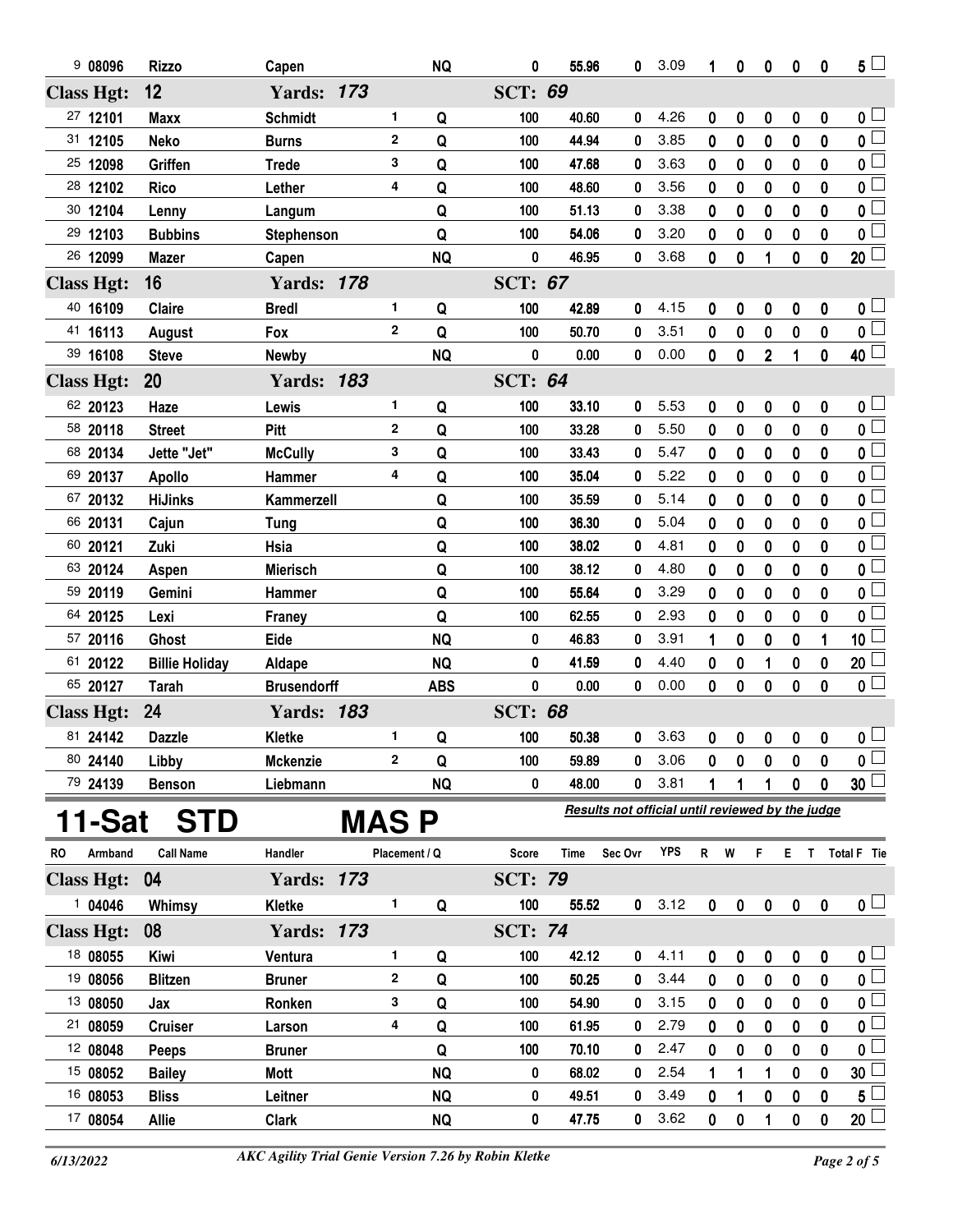| 20 08058             |    | Rio                   | <b>Newby</b>      |               | <b>NQ</b>  | 0              | 51.58 | 0                                                | 3.35       |                | 0              | 1              | 0                | 0                | 25 <sup>1</sup>         |
|----------------------|----|-----------------------|-------------------|---------------|------------|----------------|-------|--------------------------------------------------|------------|----------------|----------------|----------------|------------------|------------------|-------------------------|
| 22 08061             |    | <b>Oliver</b>         | Ronken            |               | <b>NQ</b>  | 0              | 67.88 | 0                                                | 2.55       | 1              | 1              | 1              | $\bf{0}$         | $\bf{0}$         | 30 <sup>1</sup>         |
| 14 08051             |    | <b>Belle</b>          | <b>Groesbeck</b>  |               | <b>ABS</b> | 0              | 0.00  | 0                                                | 0.00       | 0              | $\bf{0}$       | 0              | $\bf{0}$         | $\bf{0}$         | $\overline{\mathbf{0}}$ |
| <b>Class Hgt:</b>    |    | 12                    | <b>Yards: 178</b> |               |            | <b>SCT: 72</b> |       |                                                  |            |                |                |                |                  |                  |                         |
| 37 12066             |    | <b>Sylvie</b>         | <b>Birkner</b>    | 1             | Q          | 100            | 55.91 | 0                                                | 3.18       | 0              | 0              | 0              | 0                | 0                | 0 <sub>0</sub>          |
| 36 12065             |    | <b>Taliesin</b>       | <b>Cramer</b>     | 2             | Q          | 100            | 68.32 | 0                                                | 2.61       | 0              | 0              | 0              | $\bf{0}$         | $\bf{0}$         | $\overline{0}$          |
| 35 12064             |    | <b>Nym</b>            | <b>Jackson</b>    |               | <b>NQ</b>  | 0              | 63.26 | 0                                                | 2.81       | 1              | 1              | 1              | $\bf{0}$         | $\bf{0}$         | 30 <sup>1</sup>         |
| 38 12067             |    | <b>Flurry</b>         | Leitner           |               | <b>NQ</b>  | 0              | 62.45 | 0                                                | 2.85       | 1              | 1              | 0              | 0                | $\bf{0}$         | 10 <sup>1</sup>         |
| 34 12063             |    | Orson                 | <b>Bortles</b>    |               | <b>ABS</b> | 0              | 0.00  | 0                                                | 0.00       | 0              | 0              | 0              | $\bf{0}$         | $\mathbf{0}$     | $\overline{0}$          |
| <b>Class Hgt:</b>    |    | 16                    | <b>Yards: 183</b> |               |            | <b>SCT: 69</b> |       |                                                  |            |                |                |                |                  |                  |                         |
| 44 16070             |    | <b>Story</b>          | Robertson         | 1             | Q          | 100            | 36.31 | 0                                                | 5.04       | 0              | 0              | 0              | 0                | 0                | $\mathbf{0}$ $\Box$     |
| 52 16081             |    | Luna                  | <b>Chew</b>       | $\mathbf{2}$  | Q          | 100            | 39.37 | 0                                                | 4.65       | 0              | 0              | 0              | 0                | 0                | $\overline{\mathbf{0}}$ |
| 51 16080             |    | <b>Tucker</b>         | <b>Beaumont</b>   | 3             | Q          | 100            | 41.26 | 0                                                | 4.44       | 0              | 0              | 0              | 0                | 0                | $\overline{\mathbf{0}}$ |
| 50 16078             |    | <b>Rumble</b>         | Hammer            | 4             | Q          | 100            | 45.80 | 0                                                | 4.00       | 0              | 0              | 0              | 0                | 0                | 0 l                     |
| 45 16073             |    | P!nk                  | <b>Beaumont</b>   |               | Q          | 100            | 49.45 | 0                                                | 3.70       | 0              | 0              | 0              | 0                | 0                | $\overline{\mathbf{0}}$ |
| 46 16074             |    | <b>Mynx</b>           | Kletke            |               | Q          | 100            | 50.15 | 0                                                | 3.65       | 0              | 0              | 0              | 0                | 0                | 0 L                     |
| 54 16115             |    | <b>Charlie Parker</b> | Aldape            |               | Q          | 100            | 51.17 | 0                                                | 3.58       | 0              | 0              | 0              | 0                | 0                | $\overline{\mathbf{0}}$ |
| 48 16076             |    | <b>Miley Rae</b>      | <b>Smith</b>      |               | Q          | 100            | 62.23 | 0                                                | 2.94       | 0              | 0              | 0              | 0                | 0                | 0                       |
| 43 16068             |    | <b>Sawyer</b>         | <b>Beaumont</b>   |               | <b>NQ</b>  | 0              | 77.92 | 8                                                | 2.35       | $\mathbf 2$    | 1              | 2              | 0                | 0                | 79 L                    |
| 47 16075             |    | Rumor                 | <b>Hayes</b>      |               | <b>NQ</b>  | 0              | 0.00  | 0                                                | 0.00       | 1              | 0              | 0              | 1                | 0                | 5                       |
| 49 16077             |    | <b>Shakira</b>        | Levine            |               | <b>NQ</b>  | 0              | 0.00  | 0                                                | 0.00       | 0              |                | 0              | 1                | 0                | 5                       |
| 53 16111             |    | <b>Mattie</b>         | Padovan           |               | <b>NQ</b>  | 0              | 75.19 | 6                                                | 2.43       | $\overline{2}$ | 1              | 1              | $\mathbf{0}$     | $\mathbf{0}$     | 53                      |
| <b>Class Hgt:</b>    | 20 |                       | <b>Yards: 183</b> |               |            | <b>SCT: 73</b> |       |                                                  |            |                |                |                |                  |                  |                         |
| 75 20085             |    | Jury                  | Light             | 1             | Q          | 100            | 39.45 | 0                                                | 4.64       | 0              | 0              | 0              | 0                | 0                | 0 <sub>1</sub>          |
| 74 20083             |    | <b>Nitro</b>          | Levine            | $\mathbf{2}$  | Q          | 100            | 52.97 | 0                                                | 3.45       | 0              | 0              | 0              | 0                | 0                | $\overline{\mathbf{0}}$ |
| 76 20087             |    | Karma                 | Kilbourn          | 3             | Q          | 100            | 56.52 | 0                                                | 3.24       | 0              | 0              | 0              | 0                | 0                | $\overline{\mathbf{0}}$ |
| 11-Sat               |    | STD                   |                   |               |            |                |       | Results not official until reviewed by the judge |            |                |                |                |                  |                  |                         |
|                      |    |                       |                   | NOV A         |            |                |       |                                                  |            |                |                |                |                  |                  |                         |
| <b>RO</b><br>Armband |    | <b>Call Name</b>      | Handler           | Placement / Q |            | Score          | Time  | Sec Ovr                                          | <b>YPS</b> | R              | W              | F              | Е.               | $\mathbf{T}$     | Total F Tie             |
| <b>Class Hgt:</b>    | 24 |                       | <b>Yards: 133</b> |               |            | <b>SCT: 65</b> |       |                                                  |            |                |                |                |                  |                  |                         |
| 11 24045             |    | <b>Nimbus</b>         | <b>Jarrett</b>    |               | <b>NQ</b>  | 0              | 0.00  | $\mathbf 0$                                      | 0.00       | 2 <sup>1</sup> | 2 <sup>1</sup> | $\mathbf{2}$   |                  | 0                | $60 \Box$               |
| 11-Sat               |    | <b>STD</b>            |                   | NOV           | Β          |                |       | Results not official until reviewed by the judge |            |                |                |                |                  |                  |                         |
| Armband<br>RO        |    | <b>Call Name</b>      | Handler           | Placement / Q |            | Score          | Time  | Sec Ovr                                          | <b>YPS</b> | R W            |                | F.             |                  |                  | E T Total F Tie         |
| <b>Class Hgt:</b>    |    | 12                    | <b>Yards: 130</b> |               |            | <b>SCT: 70</b> |       |                                                  |            |                |                |                |                  |                  |                         |
| 112017               |    | Cian                  | Cobb              | 1.            | Q          | 100            | 48.32 | 0                                                | 2.69       | $\mathbf 0$    | $\pmb{0}$      | $\pmb{0}$      | $\mathbf 0$      | $\boldsymbol{0}$ | $\mathbf{0}$ $\Box$     |
| <b>Class Hgt:</b>    |    | 20                    | <b>Yards: 133</b> |               |            | <b>SCT: 64</b> |       |                                                  |            |                |                |                |                  |                  |                         |
| 8 20165              |    | <b>Doc</b>            | Hammer            | 1             | Q          | 100            | 29.86 | 0                                                | 4.45       | 0              | 0              | 0              | $\pmb{0}$        | $\boldsymbol{0}$ | $\mathbf{0}$ $\Box$     |
| 5 20021              |    | Shanti                | <b>Kosky</b>      |               | <b>NQ</b>  | 0              | 86.84 | 22                                               | 1.53       | 4              | $\bf{0}$       | 0              | $\bf{0}$         | $\boldsymbol{0}$ | $42 \Box$               |
| 6 20036              |    | <b>Jelly Bean</b>     | Young             |               | <b>NQ</b>  | 0              | 56.33 | 0                                                | 2.36       | 1              | 0              | $\overline{2}$ | $\boldsymbol{0}$ | $\pmb{0}$        | 45 <sup>1</sup>         |
| 7 20038              |    | <b>Pizza</b>          | Robertson         |               | <b>NQ</b>  | 0              | 37.12 | 0                                                | 3.58       | 0              | $\bf{0}$       | $\overline{2}$ | $\bf{0}$         | 1                | $45 \Box$               |
| <b>Class Hgt:</b>    |    | 24                    | <b>Yards: 133</b> |               |            | <b>SCT: 65</b> |       |                                                  |            |                |                |                |                  |                  |                         |
|                      |    |                       |                   |               |            |                |       |                                                  |            |                |                |                |                  |                  |                         |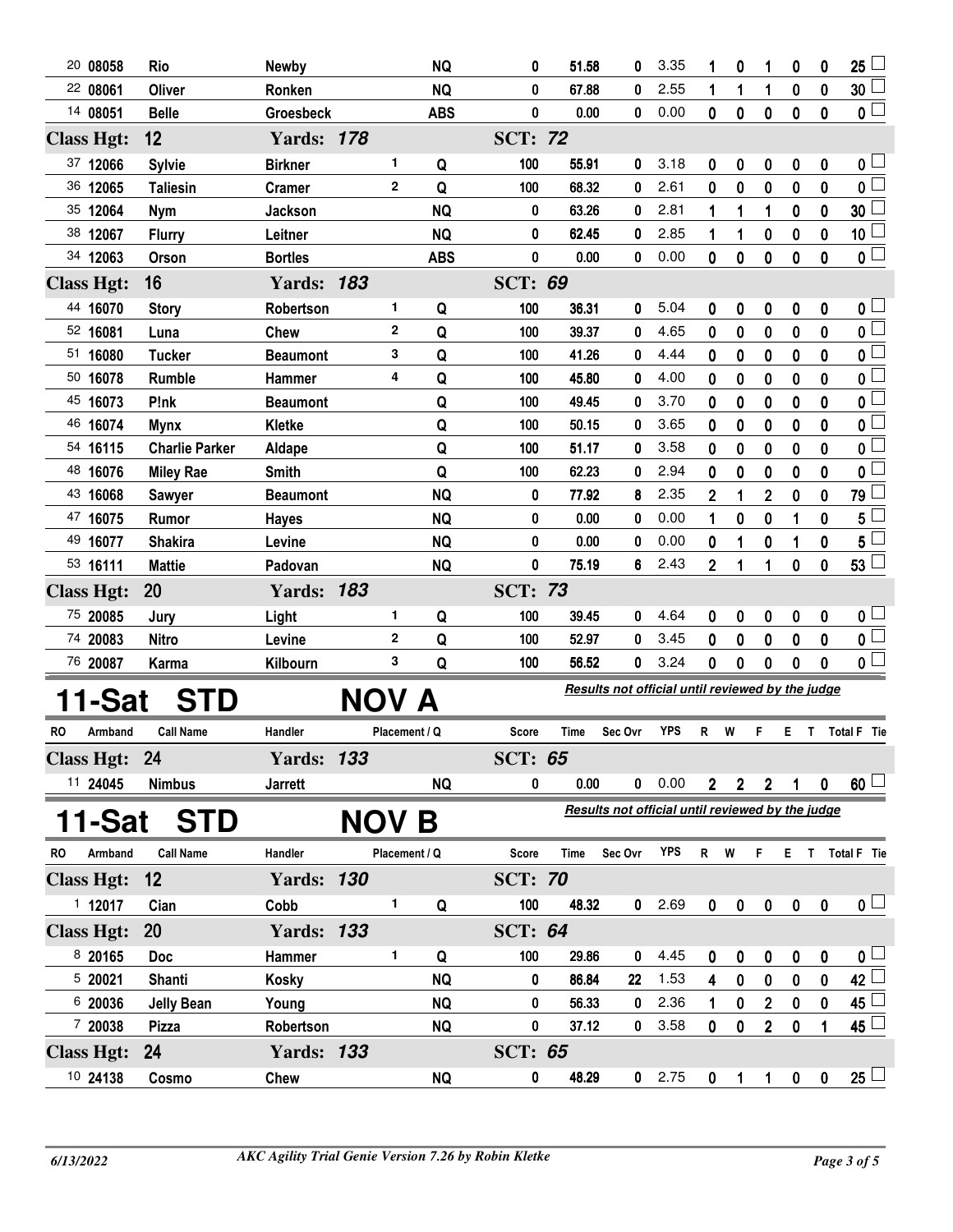| 11-Sat               | <b>STD</b>       |                   | NOV P         |            |                                                  |             | Results not official until reviewed by the judge |            |                |                |           |                  |                  |                           |
|----------------------|------------------|-------------------|---------------|------------|--------------------------------------------------|-------------|--------------------------------------------------|------------|----------------|----------------|-----------|------------------|------------------|---------------------------|
| Armband<br>RO        | <b>Call Name</b> | Handler           | Placement / Q |            | Score                                            | Time        | Sec Ovr                                          | <b>YPS</b> | $R$ W          |                | F.        |                  |                  | E T Total F Tie           |
| <b>Class Hgt:</b>    | 12               | <b>Yards: 132</b> |               |            | <b>SCT: 71</b>                                   |             |                                                  |            |                |                |           |                  |                  |                           |
| $2$ 12026            | <b>Booker</b>    | <b>Baker</b>      | 1             | Q          | 100                                              | 51.16       | 0                                                | 2.58       | $\mathbf 0$    | 0              | 0         | $\boldsymbol{0}$ | $\boldsymbol{0}$ | 0 <sub>1</sub>            |
| <b>Class Hgt:</b>    | 16               | <b>Yards: 133</b> |               |            | <b>SCT: 69</b>                                   |             |                                                  |            |                |                |           |                  |                  |                           |
| 3,16008              | <b>Finn</b>      | Angel             | 1             | Q          | 100                                              | 58.32       | 0                                                | 2.28       | 0              | 0              | 0         | 0                | $\boldsymbol{0}$ | 0 <sub>0</sub>            |
| 4 16009              | <b>Kid</b>       | Germano           |               | <b>NQ</b>  | 0                                                | 62.82       | 0                                                | 2.12       | 0              | $\bf{0}$       | 1         | 0                | 1                | $25 \Box$                 |
| <b>Class Hgt:</b>    | 20               | <b>Yards: 133</b> |               |            | <b>SCT: 70</b>                                   |             |                                                  |            |                |                |           |                  |                  |                           |
| 9 20084              | Rebel            | <b>Fraiser</b>    | 1             | Q          | 95                                               | 57.43       | 0                                                | 2.32       |                | 0              | 0         | 0                | 0                | $5^{\perp}$               |
| 11-Sat               | <b>STD</b>       |                   | <b>OPEN</b>   |            | Results not official until reviewed by the judge |             |                                                  |            |                |                |           |                  |                  |                           |
| Armband<br>RO        | <b>Call Name</b> | Handler           | Placement / Q |            | Score                                            | Time        | Sec Ovr                                          | <b>YPS</b> | R W            |                | F.        | E.               |                  | T Total F Tie             |
| <b>Class Hgt:</b>    | 12               | <b>Yards: 153</b> |               |            | <b>SCT: 70</b>                                   |             |                                                  |            |                |                |           |                  |                  |                           |
| 1 12159              | <b>Beamer</b>    | <b>Clark</b>      |               | <b>NQ</b>  | 0                                                | 45.43       | 0                                                | 3.37       | $\overline{2}$ | 0              | 0         | $\pmb{0}$        | 0                | $10\sqcup$                |
| <b>Class Hgt:</b>    | 16               | <b>Yards: 157</b> |               |            | <b>SCT: 68</b>                                   |             |                                                  |            |                |                |           |                  |                  |                           |
| 2,16018              | Lieven           | <b>Bredl</b>      |               | <b>NQ</b>  | 0                                                | 0.00        | 0                                                | 0.00       | $\mathbf{2}$   | 0              |           | 1                | 0                | $30\perp$                 |
| 3,16161              | <b>Sprite</b>    | <b>Burton</b>     |               | <b>NQ</b>  | 0                                                | 0.00        | 0                                                | 0.00       | 3              | $\mathbf{1}$   | 1         | 1                | 1                | $45\Box$                  |
| <b>Class Hgt:</b>    | <b>20</b>        | <b>Yards: 160</b> |               |            | <b>SCT: 65</b>                                   |             |                                                  |            |                |                |           |                  |                  |                           |
| 10 20168             | <b>Coraline</b>  | Lynch             | 1             | Q          | 100                                              | 36.28       | 0                                                | 4.41       | 0              | 0              | 0         | 0                | 0                | 0 <sub>1</sub>            |
| 7 20019              | Ike              | <b>Shearer</b>    |               | <b>NQ</b>  | 0                                                | 50.26       | 0                                                | 3.18       | $\overline{2}$ | $\bf{0}$       | 1         | $\bf{0}$         | $\bf{0}$         | 30 <sup>1</sup>           |
| 8 20037              | <b>Tucker</b>    | <b>Kirby</b>      |               | <b>NQ</b>  | 0                                                | 52.17       | 0                                                | 3.07       | 1              | 3              | 0         | 0                | 0                | 20 <sup>1</sup>           |
| 9 20126              | Watson           | Eide              |               | <b>NQ</b>  | 0                                                | 0.00        | 0                                                | 0.00       | 0              | $\bf{0}$       | 1         | 1                | 0                | 20 <sup>1</sup>           |
| 11 20171             | <b>Finnick</b>   | Eide              |               | <b>NQ</b>  | 0                                                | 0.00        | 0                                                | 0.00       | 0              | 0              | 0         |                  | 0                | $\overline{\mathfrak{o}}$ |
| 11-Sat               | <b>STD</b>       |                   | <b>OPEN</b>   |            | Results not official until reviewed by the judge |             |                                                  |            |                |                |           |                  |                  |                           |
| <b>RO</b><br>Armband | <b>Call Name</b> | Handler           | Placement / Q |            | Score                                            | Time        | Sec Ovr                                          | <b>YPS</b> | R.             | W              | F.        | Е.               | T                | <b>Total F</b> Tie        |
| <b>Class Hgt:</b>    | 16               | <b>Yards: 160</b> |               |            | <b>SCT: 70</b>                                   |             |                                                  |            |                |                |           |                  |                  |                           |
| 5 16148              | <b>Ellie Mae</b> | <b>Smith</b>      |               | <b>NQ</b>  | 0                                                | 0.00        | 0                                                | 0.00       | 4              | 3 <sup>1</sup> |           | $3 \quad 1$      | $\mathbf 0$      | $95 \Box$                 |
| 4 16010              | Lotti            | Leslie            |               | <b>ABS</b> | 0                                                | 0.00        | 0                                                | 0.00       | $\mathbf 0$    | $\mathbf 0$    | $\pmb{0}$ | $\pmb{0}$        | $\mathbf 0$      | $\overline{\mathfrak{o}}$ |
| <b>Class Hgt:</b>    | 20               | <b>Yards: 160</b> |               |            | <b>SCT: 73</b>                                   |             |                                                  |            |                |                |           |                  |                  |                           |
| 12 20012             | <b>Trey Bae</b>  | Kornegay          |               | <b>NQ</b>  | 0                                                | 53.88       | 0                                                | 2.97       | 0              | 0              | 1         | 0                | 0                | $20\sqcup$                |
| 13 20013             | Taz              | Kilbourn          |               | <b>NQ</b>  | 0                                                | 54.69       | 0                                                | 2.93       | 3 <sup>1</sup> | $\mathbf 0$    | 0         | $\mathbf 0$      | $\mathbf 0$      | 15 $\Box$                 |
| 11-Sat               | <b>STD</b>       |                   | <b>PRM</b>    |            |                                                  |             | Results not official until reviewed by the judge |            |                |                |           |                  |                  |                           |
| Armband<br>RO        | <b>Call Name</b> | Handler           | Placement / Q |            | <b>Score</b>                                     | <b>Time</b> | Sec Ovr                                          | <b>YPS</b> | R              | W              | F         | Е.               |                  | T Total F Tie             |
| <b>Class Hgt:</b>    | 08               | Yards: 0          |               |            | <b>SCT: 65</b>                                   |             |                                                  |            |                |                |           |                  |                  |                           |
| $208090*$            | Sam              | <b>Sanders</b>    | $1^*$         | Q          | 100                                              | 46.98       | 0                                                | 0.00       | 0              | 0              | 0         | 0                | 0                | $\mathbf{0} \Box$         |
| 3 08094*             | Ari              | <b>Myhre</b>      |               | <b>NQ</b>  | 0                                                | 47.07       | 0                                                | 0.00       | $\mathbf{0}$   | $\pmb{0}$      | 1         | $\mathbf 0$      | $\pmb{0}$        | 20 <sup>1</sup>           |
| <b>Class Hgt:</b>    | 12               | Yards: 0          |               |            | <b>SCT: 65</b>                                   |             |                                                  |            |                |                |           |                  |                  |                           |
| 8 12104*             | Lenny            | Langum            | $1^*$         | Q          | 100                                              | 48.62       | 0                                                | 0.00       | 0              | 0              | 0         | 0                | $\boldsymbol{0}$ | 0 <sub>1</sub>            |
| 5 12017*             | Cian             | Cobb              |               | <b>NQ</b>  | 0                                                | 0.00        | 0                                                | 0.00       | 0              | 3              | 0         | 1                | 0                | $\overline{15}$           |
| 6 12099*             | <b>Mazer</b>     | Capen             |               | <b>NQ</b>  | 0                                                | 0.00        | 0                                                | 0.00       | 1              | $\overline{2}$ | 1         | 1                | $\pmb{0}$        | $\overline{35}$           |
| $7 12103*$           | <b>Bubbins</b>   | <b>Stephenson</b> |               | <b>NQ</b>  | 0                                                | 65.94       | 0                                                | 0.00       | 0              | 3              | 0         | 0                | 0                | $15 \Box$                 |